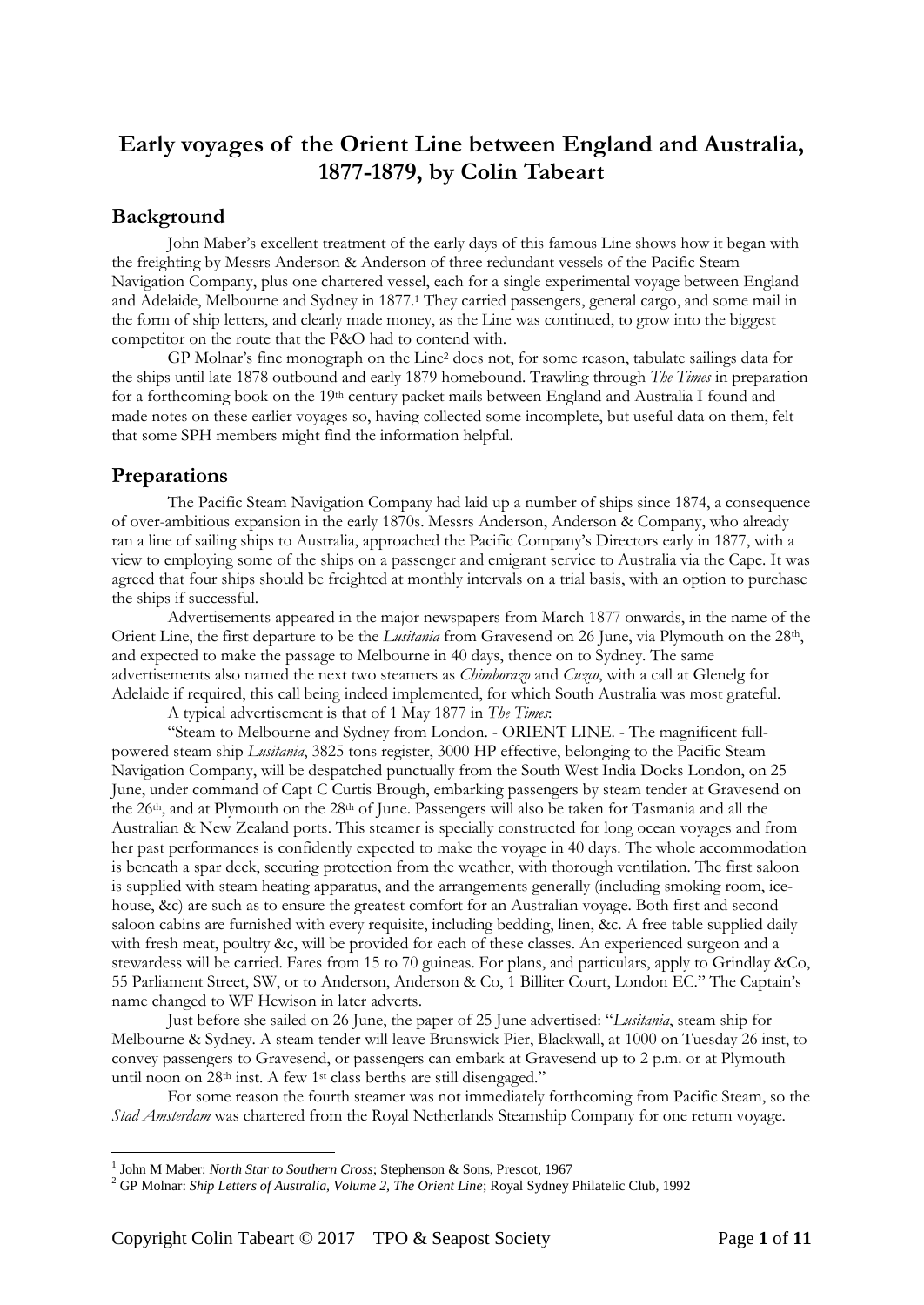The route outward was London to Plymouth, then St Vincent in the Cape Verde Islands to top with coal, on to Cape Town and then via the Roaring Forties to Adelaide, Melbourne and Sydney. *Lusitania* does not appear to have called off Adelaide outbound on her first voyage, but all subsequent ships did. The return voyage was Sydney-Melbourne-Adelaide, Aden, Suez, and via the Canal to Plymouth and London.

Adelaide, or rather Glenelg, was added to the itinerary from the second sailing onwards: "Steam to Melbourne and Sydney from London, calling off Glenelg for Adelaide, to land passengers and light freight only. - ORIENT LINE. - The magnificent full powered steamship *Chimborazo*, JV Hall Commander, will be despatched as above on 10 August punctually from the SW India Docks, embarking passengers by steam tender at Gravesend on the 11<sup>th</sup>, and again at Plymouth on the 13<sup>th</sup>."

For the period covered by this article there was no mail contract; so all letters carried were treated as ship letters.

## **Postal Arrangements**

The Post Office does not appear to have noticed the first sailing by *Lusitania*, but from *Chimborazo* onwards all outbound ships carried mails. These had to be specially addressed "per *Name of Ship* via Plymouth" and were made up in London the day before the ship sailed from Plymouth. Before long the Postmaster General was actively advertising the departure of the ships and the mail arrangements.

On the return voyages mails to go via Europe were landed at Suez, whence they travelled via Brindisi in conjunction with the P&O service from Alexandria to that port. The all-sea letters remained aboard the Orient liner, and were landed at Plymouth when she stopped briefly in the Sound to land those passengers who did not wish to go on to London. The mails were then put onto a train for London, in common with much of the mail of this period, it being quicker to go overland by rail than to remain with the ship.

#### **The Ships**

| Name           | Tonnage     | <b>Horsepower</b> | Built            |
|----------------|-------------|-------------------|------------------|
| Lusitania      | 3825 [3877] | 3000              | 1871, Birkenhead |
| Chimborazo     | 3847 [3847] | 3000              | 1871, Glasgow    |
| Cuzco          | 3845 [3898] | 3000              | 1871, Glasgow    |
| Stad Amsterdam | [2714]      |                   | 1874, Glasgow    |
| Garonne        | [3876]      |                   | 1871, Glasgow    |
| Aconcagua      | [4510]      |                   | 1872, Glasgow    |

#### **Notes**

1. Tonnage figures quoted with no brackets are those that appeared in adverts. Those in square brackets are those given by Maber.<sup>3</sup>

# **Sailings Data**

### **Outbound**

1

Unless otherwise stated newspaper quotes are from *The Times*. Dates are either those quoted directly by the relevant newspaper, or those that the newspaper reports are believed to have meant. As examples: *The Times* dated 26 September 1877 reported: "Adelaide 20 September. The Pacific Steam Navigation Co's ss *Lusitania* left here today for London via the Suez Canal." Here there is no doubt as to what is intended. However, the following report is ambiguous: "Melbourne 4 September. The ss *Lusitania*, the 1st vessel of the new Orient Line, has made the fastest passage yet between London & this port." When did she arrive? The report goes on to specify that she arrived in 40 days 6 ½ hours from Plymouth. Assuming that a definitive departure date is known the arrival date should be derived easily, but unless the actual time of departure is also known, there is a built-in ambiguity of a day in the arrival date. As far as can be ascertained *Lusitania* left London on 26 June, and Plymouth on the 28th, but no definite statement has been found.

<sup>3</sup> *North Star to Southern Cross,* op cit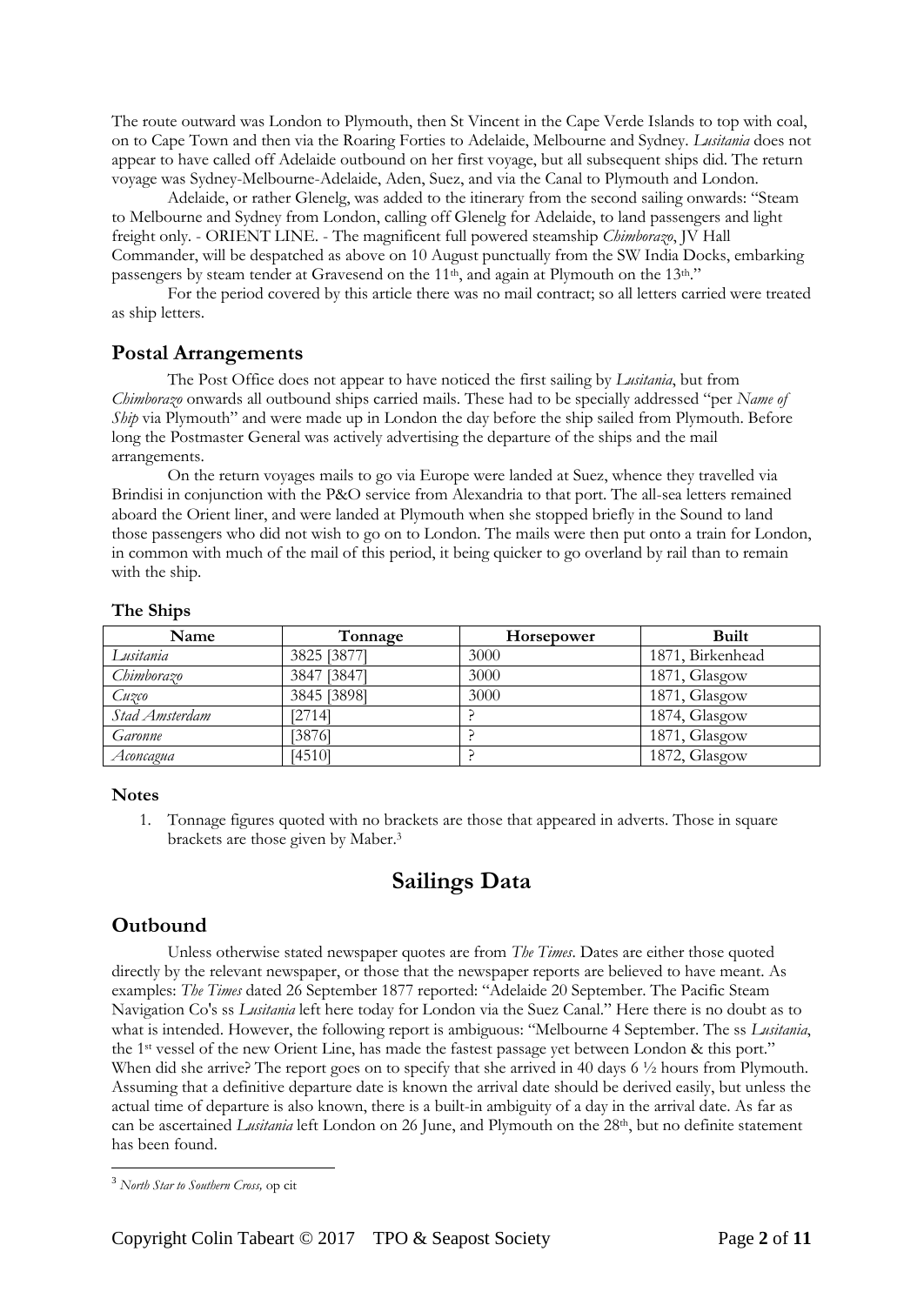Dates at Cape Town are rarely reported, but the ships did call there. Dates outbound for the Australian ports other than Adelaide are rarely to be found in *The Times*, and dates for St Vincent are quite elusive. Homebound dates are reported much better, usually with a round up when the ship arrived at Plymouth, giving her main itinerary dates.

If any readers can fill in any of the gaps I would be very pleased to hear from them.

| <b>Ship</b> | Dep      | <b>St Vincent   Cape Town   Adelaide</b> | Melbourne | Sydney |
|-------------|----------|------------------------------------------|-----------|--------|
|             | Plymouth |                                          |           |        |
| Lusitania   | 28 Jun?  |                                          | Aug:      |        |

#### **Notes**

1. "Melbourne 4 September. The ss *Lusitania*, the 1st vessel of the new Orient Line, has made the fastest passage yet between London & this port. The voyage was performed in 40 days 6 &  $\frac{1}{2}$ hours inclusive of a stop of 31 hours at St Vincent for coaling. When Messrs Green's offer of a service via the Cape of Good Hope was received in Melbourne about a year ago it received very little attention, but renewed interest has lately sprung up on the subject of direct steam communication with England by this route. The matter will shortly be brought before Parliament, and the splendid passages made by *Lusitania* and others of her class are accepted as evidence strongly in favour of subsidising the Cape in preference to the overland line for mails as well as passengers. The last mail delivered by our excellent servants the P&O Co came 6 days before the contract time, but was only 1 day less in the transit than if it had been carried by the *Lusitania*." This Melbourne report is deceptive – it suggests that she arrived on, or about, 4 September, but the dates given in the table are closer to the truth. More evidence needed – this first voyage was barely reported other that in Company advertisements. She probably left London on 26 June.

| Ship       | Dep                    |  |          | St Vincent   Cape Town   Adelaide   Melbourne | Sydney |
|------------|------------------------|--|----------|-----------------------------------------------|--------|
|            | Plymouth               |  |          |                                               |        |
| Chimborazo | $13 \text{ Aug } 1877$ |  | $26$ Sep |                                               |        |

#### **Notes**

- 1. *The Times* dated 14 August 1877: *"Chimborazo*, Capt Vine Hall, left Plymouth yesterday at 9.20 p.m. for Adelaide, Melbourne, & Sydney sailing under the auspices of Messrs Anderson, Anderson & Co's Orient Line of packets for Melbourne and Adelaide. She takes out 143 saloon passengers and 194 2nd & 3rd class passengers, mails, and a full general cargo. She will call at St Vincent for coals &c."
- 2. *The Times* dated 5 October: "Adelaide 26 September. The Pacific Steam Navigation Co's ss *Chimborazo* arrived here today after a passage of 42 days from Plymouth, including 29 hours at St Vincent."

| Ship  | Dep      |           | St Vincent   Cape Town   Adelaide   Melbourne | Sydney |
|-------|----------|-----------|-----------------------------------------------|--------|
|       | Plymouth |           |                                               |        |
| Cuzco | $27$ Sep | $4/5$ Oct | Nov <sup>-</sup>                              |        |

- 1. "Steam to Melbourne and Sydney from London, calling at Adelaide to land passengers and light freight only. ORIENT LINE. Steam ship *Cuzco*, 3845 tons register, 3000 hp effective, Captain Conlan, will be despatched from the SW India Docks on 24 September, embarking passengers by steam tender at Gravesend on 26 September and at Plymouth on 27 September. The *Cuzco* is a sister ship to the *Lusitania*, which has just made the passage from Plymouth to Melbourne in 40 days."
- 2. "Plymouth 27 September. Cuzco arrived here this a.m. from London, & after embarking passengers & mails, left at 3.20 p.m. for Adelaide, pabourne [sic] and Sydney."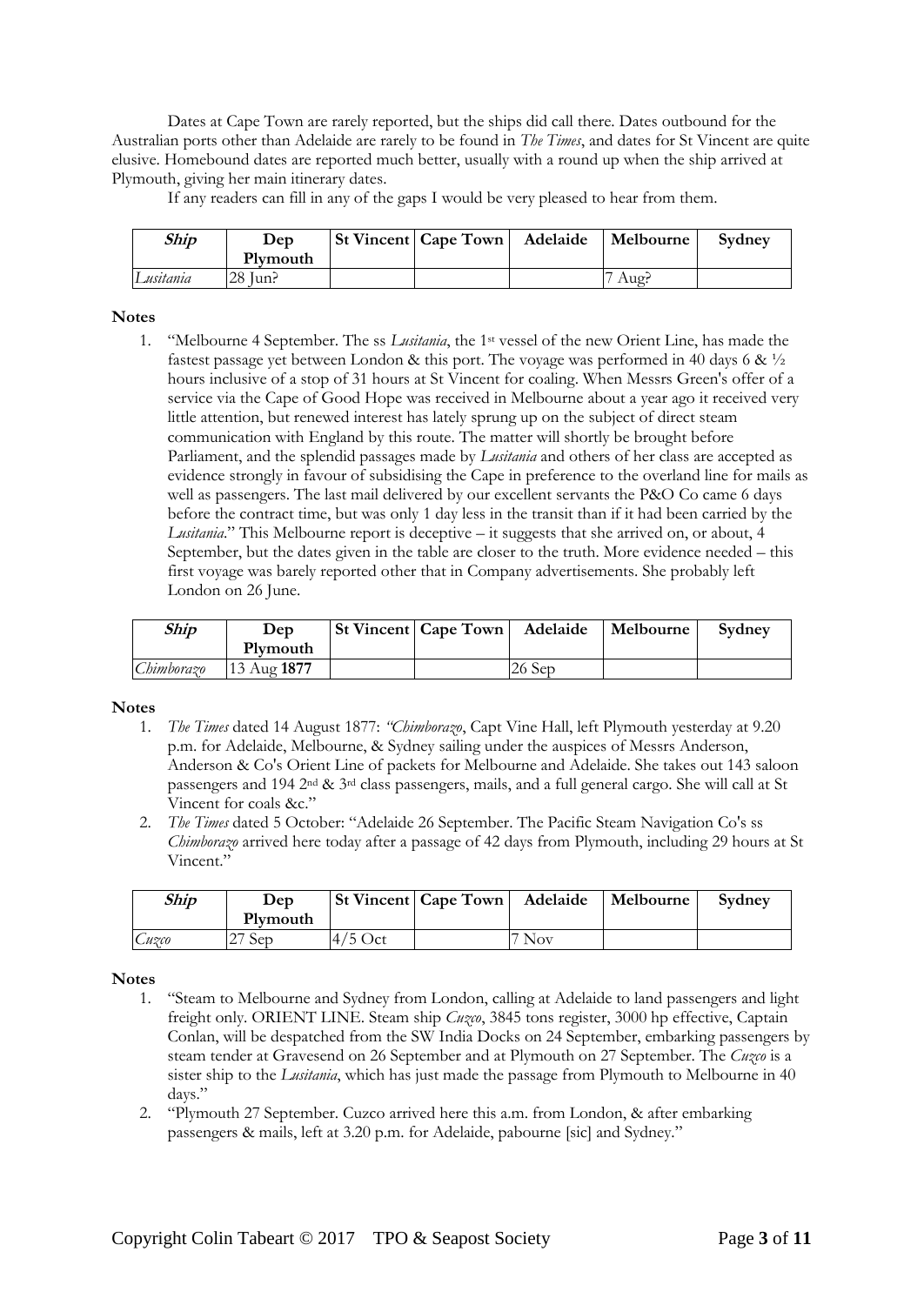- 3. St Vincent 4 October. *Cuzco* arrived here today at 8 p.m. after a passage of 7 days & 4 hours from Plymouth. She sails tomorrow (Friday) for Adelaide direct [the 5th]." NB sailing on the 5th confirmed in next day's paper.
- 4. "Adelaide 7 November. The Pacific Steam Navigation Co's *Cuzco* arrived here today after a 40 day passage including 24 hours' detention at St Vincent."

| Ship           | Dep Plymouth St Vincent |                   | Cape<br>Fown |        | Adelaide   Melbourne   Sydney |  |
|----------------|-------------------------|-------------------|--------------|--------|-------------------------------|--|
| Stad Amsterdam | 131 Oct 1877            | $9\,\mathrm{Nov}$ |              | 18 Dec |                               |  |

- 1. *The Times* dated 22 October: "The Royal Netherlands Steamship Co's *Stad Amsterdam*, GJ Boon, sailing under the auspices of the Orient Line, will embark passengers and mails for Adelaide, Melbourne and Sydney, and will leave Plymouth on Saturday [the 27<sup>th</sup>]. Mails will be made up in London on 26 October - letters to be marked "Per SS *Stad Amsterdam*"."
- 2. *The Times* dated 29 October: "SS Stad Amsterdam arrived Plymouth on Saturday [the 27<sup>th</sup>]. She took mails onboard, but will be delayed about 4 days replacing her crankshaft."
- 3. *The Times* dated 1 November confirmed her sailing on 31 October.
- 4. "St Vincent Cape Verde Islands 9 November. *Stad Amsterdam* arrived here yesterday & leaves today for Australia, all well."
- 5. "Adelaide 18 December. The steamer *Stad Amsterdam* arrived here today from London."

| Ship      | Dep        |           | <b>St Vincent   Cape Town   Adelaide   Melbourne</b> |                    | Sydney |
|-----------|------------|-----------|------------------------------------------------------|--------------------|--------|
|           | Plymouth   |           |                                                      |                    |        |
| Lusitania | 8 Dec 1877 | 16/17 Dec |                                                      | 19 Jan <b>1878</b> |        |

#### **Notes**

- 1. *"Lusitania*, bound for Adelaide, arrived at Plymouth on the 8th of December from London, embarked passengers & mails, & proceeded at 5 p.m. the same day. She calls at St Vincent for coals &c."
- 2. "St Vincent 16 December. *Lusitania* arrived here at 5 o'clock this morning & sails tomorrow for Adelaide, Melbourne & Sydney."
- 3. "Adelaide 19 January. The Orient liner *Lusitania* from London arrived today."

| <b>Ship</b> | Dep         |             | St Vincent   Cape Town   Adelaide |       | Melbourne | Sydney |
|-------------|-------------|-------------|-----------------------------------|-------|-----------|--------|
|             | Plymouth    |             |                                   |       |           |        |
| Chimborazo  | 25 Jan 1878 | $1 - 2$ Feb |                                   | 8 Mar |           | 1 Apr  |

- 1. "Gravesend 23 January. The Orient liner *Chimborazo* left here today for Plymouth to embark passengers for Adelaide, with Australian & New Zealand mails."
- 2. "Chimborazo, J Vine Hall, left Plymouth yesterday [25<sup>th</sup> January] sailing as one of Messrs Anderson, Anderson & Co's Orient Line of packets for Adelaide Melbourne & Sydney. She has 20 sacks of mail."
- 3. "St Vincent 2 February. The Orient liner *Chimborazo* arrived here at 10 p.m. yesterday from Plymouth & leaves today for Adelaide, Melbourne & Sydney."
- 4. "Adelaide11 March. The Orient liner *Chimborazo* arrived off here the 8th inst from London."
- 5. "Sydney 1 April. The Pacific SNCO (Orient line) Chimborazo arrived here today from London."

| Ship    | Dep        |  | St Vincent   Cape Town   Adelaide   Melbourne | Sydney |
|---------|------------|--|-----------------------------------------------|--------|
|         | Plymouth   |  |                                               |        |
| Garonne | 8 Mar 1878 |  | $\angle 1$ Apr                                |        |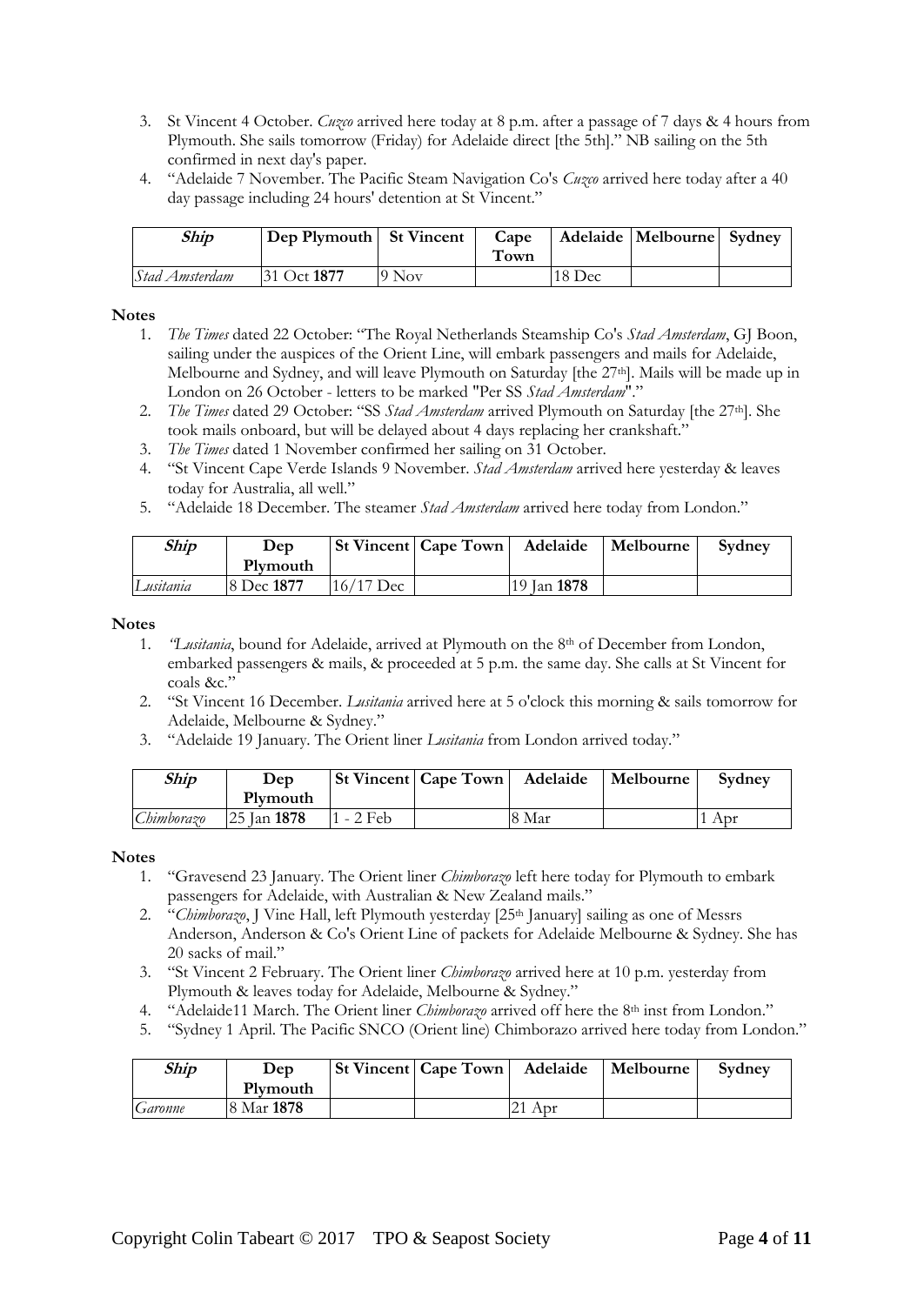- 1. "The Orient liner *Garonne* will leave Plymouth on 8 March for Adelaide Melbourne & Sydney, & will take letters for all the Australian colonies if specially addressed "Per *Garonne* via Plymouth" & posted in London on or before 7 March."
- 2. "The Orient liner *Garonne*, R de Steiger, RNR, arrived at Plymouth yesterday [the 8th], embarked passengers & 13 sacks mail & left at 9.30 p.m. She takes out 164 first class & 233 other passengers and will call at the Cape of Good Hope."
- 3. "The Orient liner *Garonne* arrived at Adelaide on 21st inst [April] with mails & passengers from England."

| Ship  | Dep             | <b>St Vincent   Cape Town   Adelaide</b> | Melbourne | Sydney |
|-------|-----------------|------------------------------------------|-----------|--------|
|       | Plymouth        |                                          |           |        |
| Cuzco | $20$ Apr $1878$ |                                          |           |        |

1. "The Orient liner *Cuzco*, J Murdoch, from London for Adelaide, Melbourne & Sydney, arrived at Plymouth at 2.30 on Saturday afternoon [the 20<sup>th</sup>] & left at 6.15 p.m. She had 193 first and 230 other passengers, and 21 sacks of mail. She calls at the Cape of Good Hope for provisions coals  $&c$ "

2.

| Ship      | Dep<br>Plymouth |     | St Vincent   Cape Town   Adelaide |     | Melbourne | Sydney |
|-----------|-----------------|-----|-----------------------------------|-----|-----------|--------|
| Aconcagua | 20 May 1878     | May |                                   | lul |           |        |

#### **Notes**

- 1. "The Postmaster General has notified that the ss *Aconcagua* (Orient Steam Navigation Co) will leave Plymouth on 20<sup>th</sup> inst [May] for Adelaide Melbourne & Sydney, & will carry letters, newspapers &c if specifically addressed "per *Aconcagua* via Plymouth" [sic] and posted in London on or before the evening of Saturday, the 18<sup>th</sup> inst."
- 2. "The Orient Steam Navigation Company's Mail steamer *Aconcagua*, 4105 tons, Capt. Conlan, from London for Adelaide, arrived at Plymouth yesterday [20 May] at 1.30 p.m. Embarked passengers and 17 sacks of mail & left at 5 p.m. She goes via St Vincent for coal, & the Cape of Good Hope for fresh provisions. She has 171 first & second, and 232 third class passengers.'
- 3. "St Vincent 27 May. The Orient Steam Navigation Company's Mail steamer *Aconcagua* for Adelaide, Melbourne & Sydney, arrived here today at 4.30 p.m."
- 4. "*Aconcagua* arrived at Adelaide on the 1st inst. [July] in 41 days from Plymouth."

| <b>Ship</b> | Dep<br>Plymouth      | <b>St Vincent   Cape Town</b> | Adelaide | Melbourne | Sydney |
|-------------|----------------------|-------------------------------|----------|-----------|--------|
| Lusitania   | [1] Jul <b>1878]</b> |                               | 14 Aug   |           |        |

**Notes**

- 1. "The Postmaster General has notified that the ss *Lusitania* (Orient Steam Navigation Co) will leave Plymouth on 1 July for Adelaide, Melbourne & Sydney, & will carry letters & newspapers &c if specially addressed "per ss Lusitania via Plymouth" & posted in London no later than the  $30<sup>th</sup>$  inst."
- 2. "Adelaide 14 August. The Orient liner *Lusitania* from London arrived here today."

| Ship    | Dep<br>Plymouth | <b>St Vincent   Cape Town   Adelaide</b> |        | Melbourne | Sydney |
|---------|-----------------|------------------------------------------|--------|-----------|--------|
| Garonne | Aug             |                                          | 14 Sep |           |        |

**Notes**

1. "Plymouth 1 August. The Orient liner *Garonne* left here today for Adelaide, Melbourne & Sydney with mails, passengers & a full general cargo."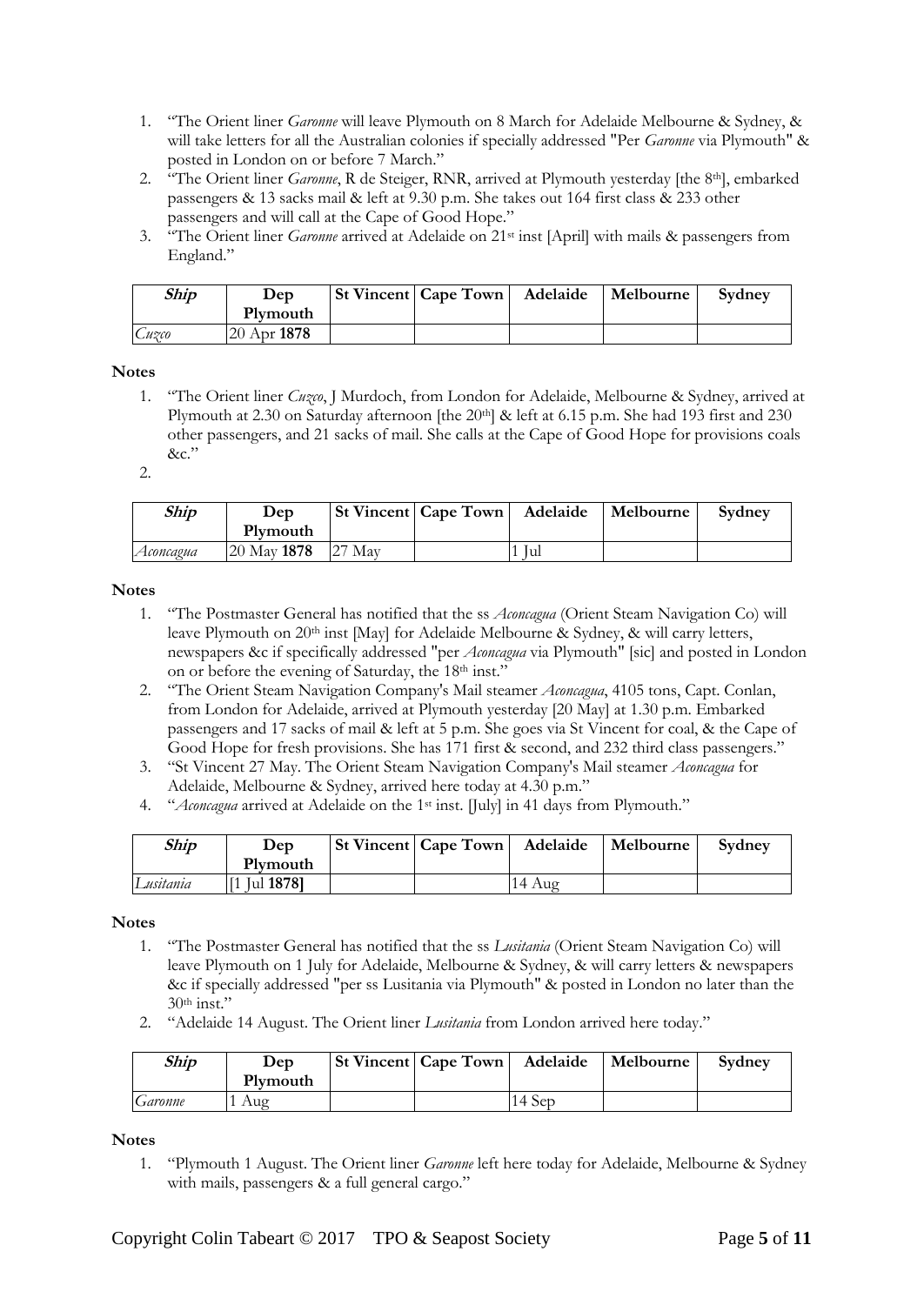2. "The Orient liner *Garonne* arrived at Adelaide on the 14<sup>th</sup> inst."

| Ship       | Dep        | St Vincent   Cape Town   Adelaide |          | Melbourne | Sydney |
|------------|------------|-----------------------------------|----------|-----------|--------|
|            | Plymouth   |                                   |          |           |        |
| Chimborazo | 2 Sep 1878 | 24 Sep                            | $14$ Oct |           |        |

#### **Notes**

- 1. "The Orient liner *Chimborazo* left Plymouth yesterday [2 September] with mails & passengers for Adelaide, Melbourne & Sydney."
- 2. "The Orient liner *Chimborazo* arrived at the Cape of Good Hope on 24 September."
- 3. "Adelaide 14 October. The *Chimborazo* arrived here today."

| Ship  | Dep         |  |          | St Vincent   Cape Town   Adelaide   Melbourne | Sydney |
|-------|-------------|--|----------|-----------------------------------------------|--------|
|       | Plymouth    |  |          |                                               |        |
| Cuzco | 30 Sep 1878 |  | $12$ Nov |                                               |        |

#### **Notes**

- 1. "The Postmaster General announces that *Cuzco* will leave Plymouth on 30 September and will take letters &c for all the Australian & New Zealand colonies if specially addressed "Per Ss *Cuzco* via Plymouth" and posted in London on or before Saturday 28 September."
- 2. "Plymouth 30 September. The Orient liner *Cuzco* from London arrived here today & left for Adelaide, Melbourne & Sydney."
- 3. "Adelaide 12 November. The Orient Steam Navigation Co's steamer *Cuzco* from London arrived here today."

| Ship      | Dep         |           | <b>St Vincent Cape Town</b> | Adelaide | Melbourne | Sydney |
|-----------|-------------|-----------|-----------------------------|----------|-----------|--------|
|           | Plymouth    |           |                             |          |           |        |
| Aconcagua | 28 Oct 1878 | $4/6$ Nov |                             | $10$ Dec |           |        |

#### **Notes**

- 1. The Orient Steam Navigation Co's steamer *Aconcagua* leaves Plymouth on 28 October for Adelaide, Melbourne & Sydney and takes letters and newspapers for all the Australian & New Zealand colonies if specially addressed "Per Aconcagua via Plymouth" and posted in London on or before Saturday 26 October."
- 2. "St Vincent 5 November. The Orient liner *Aconcagua* arrived here at 10 p.m. yesterday." Later paper says she left at 6 p.m. on 6 November.
- 3. "The Orient Steam Navigation Co's steamer *Aconcagua* arrived at Adelaide on Tuesday [December the 10<sup>th</sup>]."

| Ship      | Dep<br>Plymouth | <b>St Vincent   Cape Town</b> | Adelaide | Melbourne | Sydney |
|-----------|-----------------|-------------------------------|----------|-----------|--------|
| Lusitania | 29 Nov 1878     | $24 \text{ Dec}/$             | 15 Jan   |           |        |

- 1. This is the first outbound voyage reported by Molnar.
- 2. The Postmaster General advertised in *The Times* for mails per Orient liner *Lusitania* from Plymouth 29 November for Adelaide, Melbourne & Sydney. Must be specially addressed "per Lusitania via Plymouth" & posted not later than evening of 28 November.
- 3. "Plymouth 29 November. The Orient Steam Navigation Co's steamer *Lusitania* left here today for Adelaide, Melbourne & Sydney."
- 4. "Cape of Good Hope 24 December. The Orient Steam Navigation Company's steamer *Lusitania* from London for Adelaide, Melbourne and Sydney, arrived here today."
- 5. "Adelaide 15 January. *Lusitania* from London arrived here today."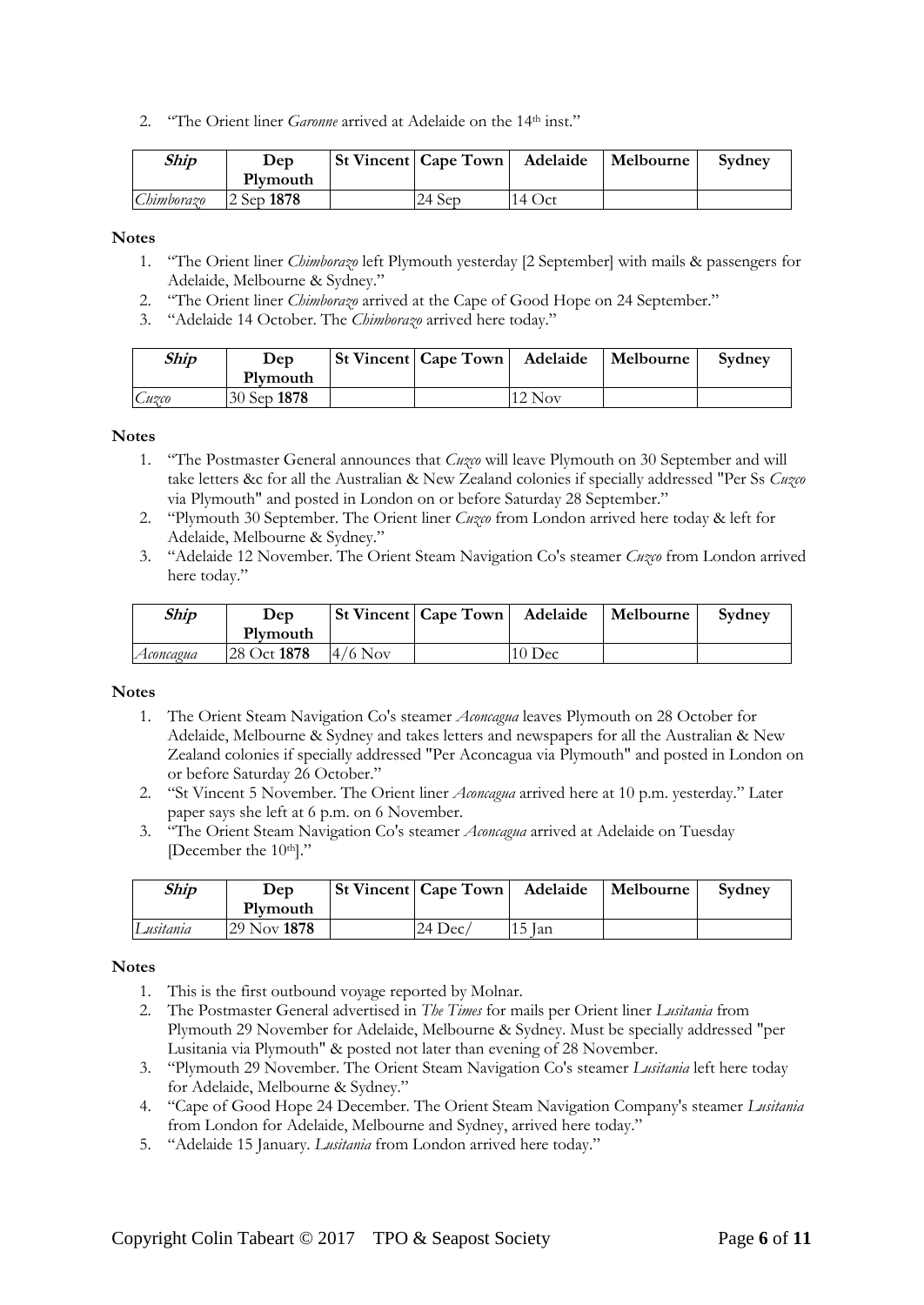| Ship    | Dep      |            | <b>St Vincent   Cape Town</b> | Adelaide | Melbourne | Sydney |
|---------|----------|------------|-------------------------------|----------|-----------|--------|
|         | Plymouth |            |                               |          |           |        |
| Garonne | 31 Dec?  | $9/10$ Jan | $25/27$ Jan                   | 16 Feb   | $20$ Feb  |        |

- 1. "St Vincent 10 January. The Orient Steam Navigation Company's steamer Garonne from London and Plymouth arrived here yesterday morning and will leave this morning for Adelaide, Melbourne and Sydney."
- 2. "Cape of Good Hope 25 January. The Orient Steam Navigation Company's steamer *Garonne* arrived here today & was to leave on 27 January for Adelaide, Melbourne and Sydney."

The next ship to leave was the *John Elder*, as covered by Molnar. She was also advertised to take mails by the British Postmaster General, if specially addressed "per *John Elder* via Plymouth", so ship letters should exist.

## **Homebound**

The dates in the (Brindisi) column, where noted, are extracted from the works of that great postal Historian, Reg Kirk, who did so much for those interested in how their letters were carried. The dates are of arrival of what is considered the most likely P&O ship at Brindisi. The mail usually arrived at London one, or at most two, days later.

| Ship      | Dep Sydney Melbournel Adelaide |            |          | Suez          | (Brindisi) | Port Said   Plymouth |          |
|-----------|--------------------------------|------------|----------|---------------|------------|----------------------|----------|
| _usıtanıa | Sep 1877                       | <b>Sep</b> | $20$ Sep | $C^{\dagger}$ |            | $19$ Oct             | $30$ Oct |

#### **Notes**

- 1. *The Times* dated 26 September 1877: "Adelaide 20 September. The Pacific SNCo's ss *Lusitania* left here today for London via the Suez Canal."
- 2. Suez 17 October. *Lusitania* arrived here today after a passage of 26 days 12 hours from Adelaide.
- 3. *The Times* dated 31 October: "The Pacific Steam Navigation Co's ss *Lusitania,* Hewison, sailing under the auspices of Messrs Anderson, Anderson & Co's Orient line of packets, arrived at Plymouth at 4 p.m. yesterday from Sydney 1 September, Melbourne 15th, Adelaide evening of the 20<sup>th</sup>, Aden 12 October, Suez 17<sup>th</sup>, Port Said 19<sup>th</sup>. She made the passage from Adelaide in the unprecedented time of 40 days. 48 first class, 71 2<sup>nd</sup> & 131 3<sup>rd</sup> class passengers, 11 sacks of mail,  $f(204,375)$  in specie & a full general cargo. The bulk of the mails on the *Lusitania* were transferred at Suez to the P&O steamer, conveyed to England via Brindisi, & delivered in London on Monday last [29th or 22nd?]. Mails landed at Plymouth were forwarded by the 7.45 p.m. train to London. The *Lusitania* is the first vessel of this Line to arrive home."

| Ship       | Dep Sydney   Melbourne    | Adelaide          | Suez | (Brindisi)   Port Said   Plymouth |                    |  |
|------------|---------------------------|-------------------|------|-----------------------------------|--------------------|--|
| Chimborazo | $20$ Oct 1877 $\,$ 15 Nov | $9\,\mathrm{Nov}$ | Dec  | (13Dec)                           | $11/13$ Dec 24 Dec |  |

- 1. "Suez 7 December. The Pacific Steam Navigation Company's steamer *Chimborazo* arrived here this morning from Adelaide, all well, and proceeded immediately for Port Said & Plymouth."
- 2. "*Chimborazo*, J Vine Hall, sailing as one of the Orient Line of packets, arrived at Plymouth on Monday [24th December] from Sydney 20 October, Melbourne 5 November, Adelaide 9 November, Aden 2 December, Port Said the 13th of December. She had 226 passengers & a large number of mails, which were landed at Suez and sent home via Brindisi. She was detained 2 days at Port Said repairing damage caused by collision with another steamer."

| Ship  | Dep Sydney   Melbourne   Adelaide   Suez   (Brindisi)   Port Said   Plymouth |                                                                       |  |           |
|-------|------------------------------------------------------------------------------|-----------------------------------------------------------------------|--|-----------|
| Cuzco |                                                                              | $\left  23 \text{ Dec } 1877 \right  31 \text{ Jan } (7 \text{ Feb})$ |  | $122$ Feb |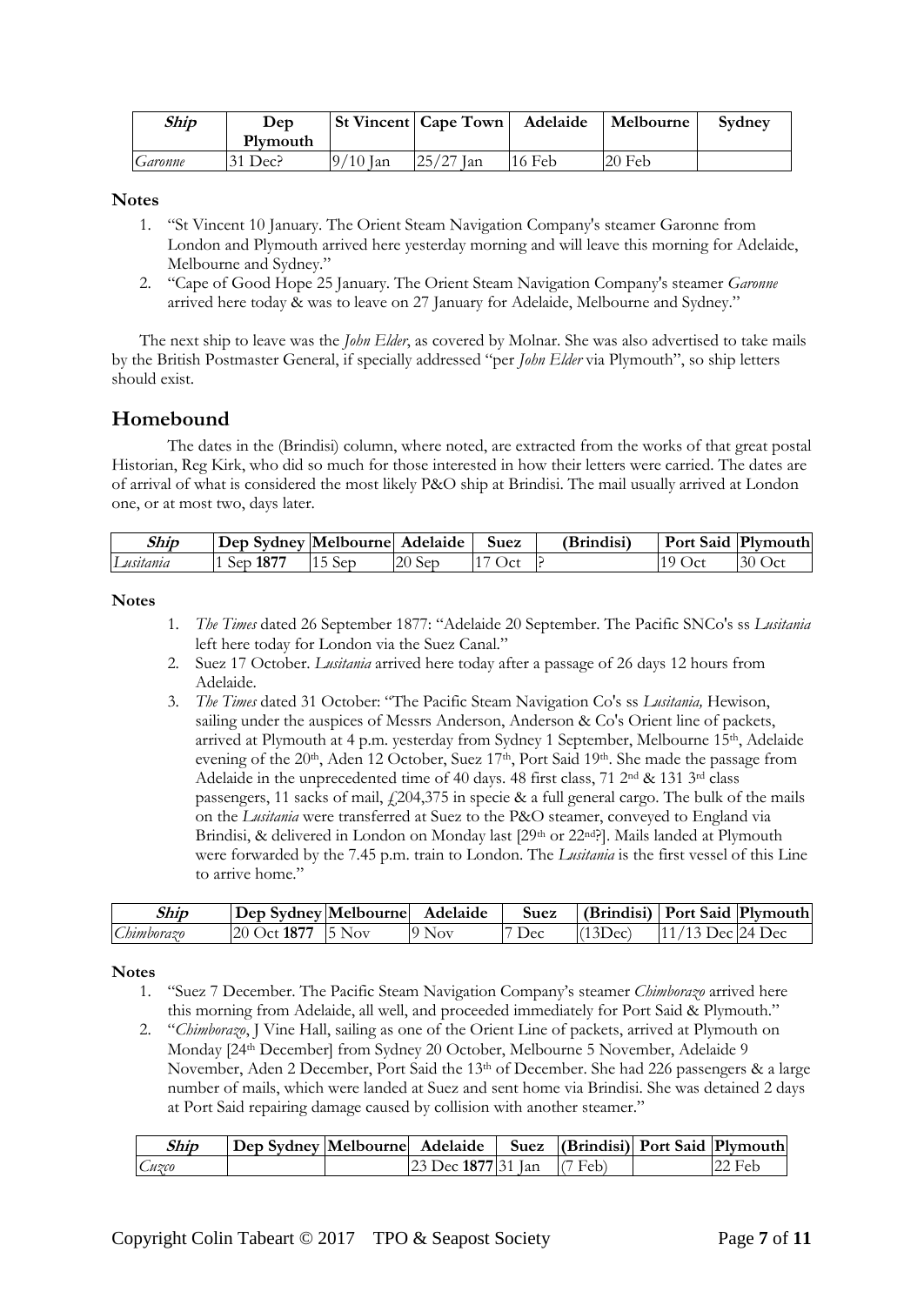- 1. "Adelaide 23 December. The Pacific Steam Navigation Co's *Cuzco* left here today for London via the Canal."
- 2. "Suez 31 January. The Orient liner *Cuzco* from Adelaide arrived here today."
- 3. "Gibraltar 18 February. *Cuzco* passed here on 16 February for Plymouth."
- 4. "*Cuzco* arrived at Plymouth on Friday at 11 pm [22nd February]. She left Adelaide 25 December [sic]. When a few days out one of her engines became disabled and she was obliged to proceed on one engine only, thus delaying her considerably. She carried 225 passengers and 3 sacks mail (the remainder of the mail having been landed at Suez and forwarded overland). Landed mails & 70 passengers at Plymouth & proceeded for London at 4 a.m. on Saturday." She arrived at London on 25 February.

| <b>Ship</b>    | Dep<br>Sydney | Melbourne Adelaide |                    | Suez $ $ (Brindisi) $ $ | Said | Port Plymouth |
|----------------|---------------|--------------------|--------------------|-------------------------|------|---------------|
| Stad Amsterdam |               |                    | 14 Feb 1878 17 Mar |                         |      | Apr           |

#### **Notes**

- 1. "Adelaide 14 February. *Stad Amsterdam* left here today for London via the Canal."
- 2. "Suez Canal 17 March. The Orient liner *Stad Amsterdam* from Australia & Aden for London arrived here at 6 a.m. & entered the canal."
- 3. "*Stad Amsterdam* arrived at Plymouth at 5 p.m. yesterday [3 April] from Sydney, Melbourne & Adelaide (15 February [sic]). She called at Lisbon last Saturday for coals. 232 passengers, 50 sacks of mail. The mails were forwarded from Plymouth by 7.45 p.m. train."

| Ship      | Dep Sydney  Melbourne   Adelaide |                  | Suez   (Brindisi)   Port Said   Plymouth |       |  |
|-----------|----------------------------------|------------------|------------------------------------------|-------|--|
| Lusitania |                                  | 6 Mar 1878 2 Apr |                                          | . Apr |  |

#### **Notes**

- 1. "Aden 27 March. The Pacific SNCO's *Lusitania* with dates from Adelaide to 6th inst, arrived here today & left for Plymouth & London."
- 2. "Suez 2 April. *Lusitania* from Adelaide etc arrived in the canal this a.m. en route for Plymouth & London." The paper of 5 April says she left Port Said 10 p.m. on 3 April.

| Ship    | Dep Sydney Melbourne  Adelaide   Suez   (Brindisi) |     |               |      | <b>Port Said</b> | Plymouth |
|---------|----------------------------------------------------|-----|---------------|------|------------------|----------|
| Garonne |                                                    | May | 18 Jun $(27)$ | lun) | 19 Iun           | ∫ul?     |

#### **Notes**

- 1. "The Orient Steam Navigation Company's steamer *Garonne* left Adelaide for London via the Suez canal on the 15<sup>th</sup> inst."
- 2. "Aden 11 June. The Orient liner *Garonne* from Sydney, Melbourne & Adelaide, arrived here today." Paper of 14 June says she "put in here after being ashore at Ras Hafoon, left at 10 a.m. today [13 June] all well."
- 3. "Suez Canal 18 June. The Orient liner *Garonne* has arrived at Suez from Adelaide &c."
- 4. "Suez Canal 19 June. The Orient liner *Garonne* left Port Said at 6.30 p.m. for London."
- 5. "Gravesend 3 July. The Orient liner *Garonne* from Sydney, Melbourne & Adelaide passed here today on her way to the docks."

| Ship       | Dep Sydney Melbourne Adelaide |                   |  | Suez (Brindisi) Port Said | Plymouth |
|------------|-------------------------------|-------------------|--|---------------------------|----------|
| Chimborazo |                               | 2 Jul 1878 29 Jul |  | .30 Jul                   | Aug      |

#### **Notes**

1. "*Chimborazo* left Adelaide on 2 July for Plymouth & London."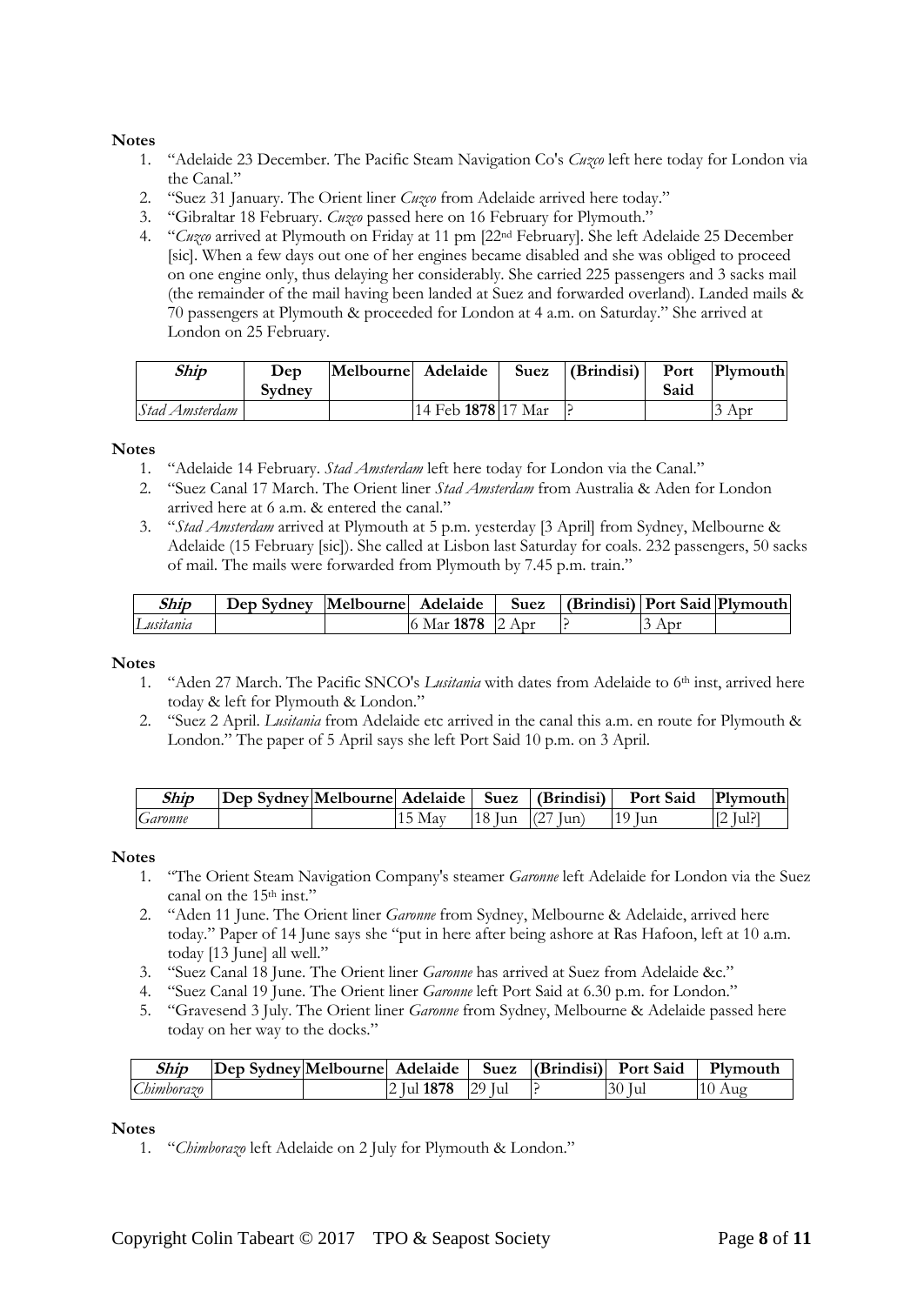- 2. "Aden 23 July. *Chimborazo* from Sydney, Melbourne & Adelaide arrived here today 20 days & 20 hours from Adelaide & left at Midnight for Plymouth & London."
- 3. "Suez 29 July. The Orient liner *Chimborazo* arrived here at 11 a.m. today & left immediately for Plymouth & London. She left Port Said on 30 July."
- 4. "Plymouth 10 August. *Chimborazo* from Adelaide, Melbourne & Sydney arrived here this afternoon, landed mails & some passengers & proceeded for London."

| Ship  | Dep Sydney Melbourne Adelaide   Suez   (Brindisi) |                        |  | Port Said | Plymouth |
|-------|---------------------------------------------------|------------------------|--|-----------|----------|
| Cuzco |                                                   | $22$ Jul 1878 $21$ Aug |  | -21 Aug   |          |

- 1. "Adelaide 22 July. The Orient liner *Cuzco* sailed today for London via the Suez Canal."
- 2. "Suez Canal 21 August. The Orient liner *Cuzco* from Australia for London has arrived. She left Port Said at 7 p.m. on 21 August."

| Ship | Dep Sydney Melbourne Adelaide      |                                                                                                                                         |  | Suez (Brindisi) Port Said Plymouth |          |
|------|------------------------------------|-----------------------------------------------------------------------------------------------------------------------------------------|--|------------------------------------|----------|
|      | <i>Aconcagua</i> 3 Aug 1878 12 Aug | $\left  \frac{15 \text{ Aug } 1878}{11/12 \text{ Sep}} \right  (17 \text{ Sep})$ $\left  \frac{13 \text{ Sep}}{13 \text{ Sep}} \right $ |  |                                    | $24$ Sep |

#### **Notes**

- 1. "Adelaide 15 August. The Orient liner *Aconcagua* from Sydney & Melbourne left here today for London."
- 2. "Suez Canal 12 September. The Orient liner *Aconcagua* arrived at Suez yesterday from Adelaide, Melbourne & Sydney."
- 3. "*Aconcagua* passed Gibraltar on 21 September, all well."
- 4. "The Orient liner *Aconcagua* arrived at Plymouth Sound at 7 a.m. yesterday [24 September]. Her dates were: Sydney 3 August, Melbourne 12<sup>th</sup>, Adelaide 15<sup>th</sup>, Suez 12 September, Port Said 13<sup>th</sup>, Gibraltar the 20<sup>th</sup>, Lisbon 21<sup>st</sup>. The passage from Adelaide took 39 days. She brings mails (the bulk of letters were landed at Suez), and 155 passengers."

| Ship      | Dep Sydney Melbourne | Adelaide | Suez | (Brindisi)   Port Said   Plymouth |                  |       |
|-----------|----------------------|----------|------|-----------------------------------|------------------|-------|
| Lusitania | <b>Sep</b>           | Sep 1878 |      |                                   | <b>20</b><br>Oci | . Jct |

#### **Notes**

- 1. "The Orient liner *Lusitania* left Adelaide on 19 September."
- 2. "Port Said 20 October. The Orient Steam Navigation Co's steamer *Lusitania* from Adelaide, Melbourne & Sydney, left here today at 5 p.m. for London. Expected at Plymouth 31<sup>st</sup> inst."
- 3. "The Orient Steam Navigation Co's steamer *Lusitania*, Hewison, which left Sydney on 4 September, reaching Aden on 14 October, arrived in Plymouth Sound at midnight on Thursday [31 October]. 198 passengers. Landed 55 passengers & 15 bags of mail at Plymouth & proceeded for London at 3 a.m. on 1 November."

| Ship    | Dep Sydney Melbourne |                | Adelaide                            | Suez | (Brindisi)   Port Said   Plymouth |     |           |
|---------|----------------------|----------------|-------------------------------------|------|-----------------------------------|-----|-----------|
| Garonne | Oct                  | C <sub>1</sub> | $\frac{7 \text{ Oct}}{1878}$ 20 Nov |      |                                   | Nov | Dec<br>10 |

- 1. "Adelaide 17 October. The Orient Steam Navigation Co's steamer *Garonne* left here today for London."
- 2. "Aden 13 November. The Orient Steam Navigation Co's steamer *Garonne* from Sydney, Melbourne & Adelaide, arrived here this a.m."
- 3. "Suez 20 November. The Orient Steam Navigation Co's steamer *Garonne* from Sydney, Melbourne & Adelaide entered the canal at 11.20 today."
- 4. "The Orient Steam Navigation Co's steamer *Garonne* left Port Said the evening of 22nd inst & is expected at Plymouth on 4 December."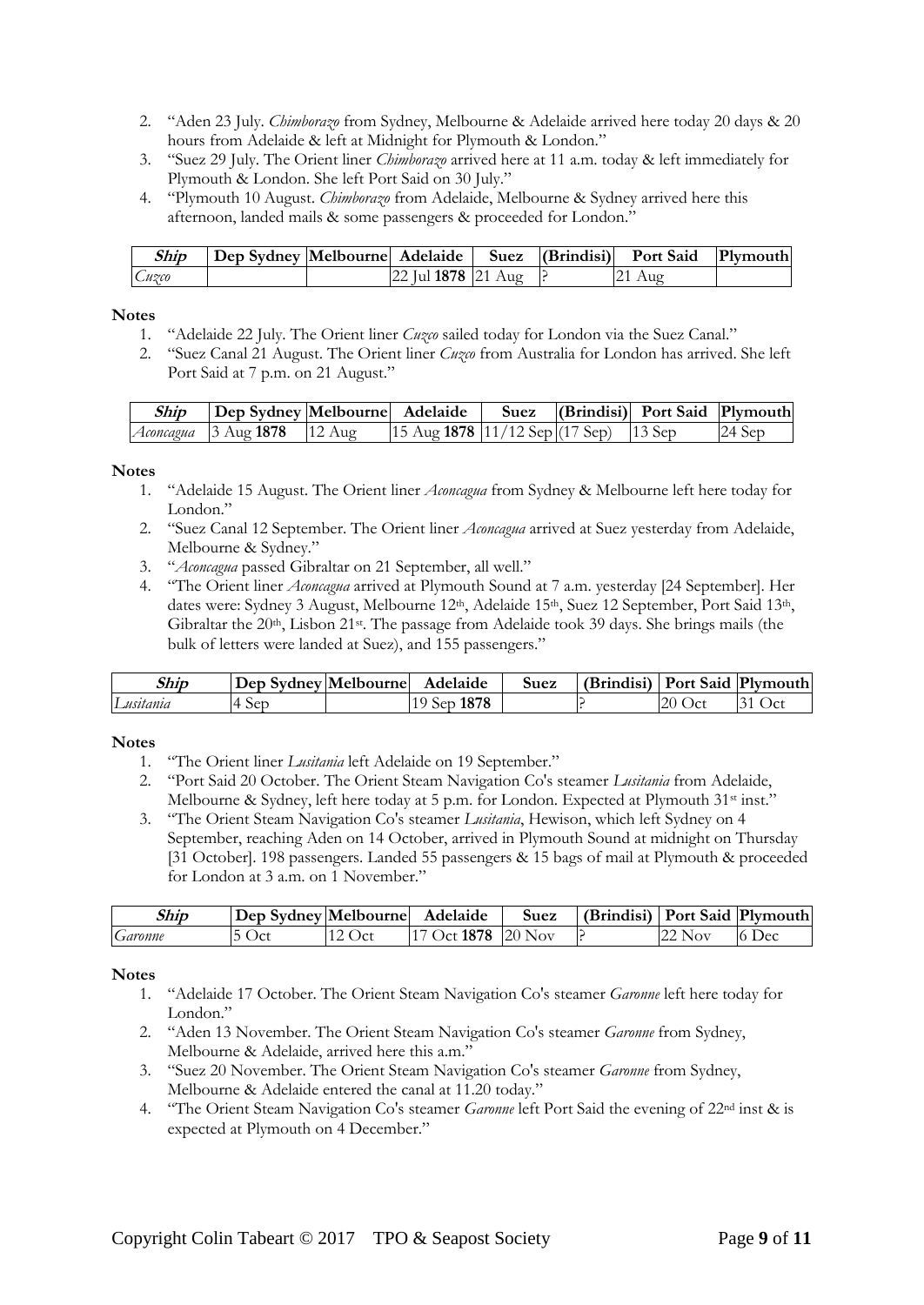5. "The Orient Steam Navigation Co's steamer *Garonne* arrived in Plymouth Sound yesterday [6 December] from Sydney 5 October, Melbourne 12<sup>th</sup>, Adelaide the 16<sup>th [sic]</sup>." Nine bags mails landed at Plymouth.

| Ship       | Dep Sydney Melbourne |          | Adelaide            | Suez | (Brindisi)   Port Said   Plymouth |          |          |
|------------|----------------------|----------|---------------------|------|-----------------------------------|----------|----------|
| Chimborazo | $18$ Nov             | $15$ Nov | 20 Nov 1878 117 Dec |      |                                   | $19$ Dec | $30$ Dec |

#### **Notes**

- 1. "Adelaide 20 November. The Orient Steam Navigation Co's steamer *Chimborazo* left here today for London."
- 2. "Port Said 19 December. The Orient Steam Navigation Co's steamer *Chimborazo* from Sydney, Melbourne & Adelaide, left here at 2 a.m. today for London.
- 3. "*Chimborazo*, Capt Trench, arrived at Plymouth yesterday [30 December] from Sydney 8 November, Melbourne the 15<sup>th</sup>, Adelaide the 20<sup>th</sup>, Aden 12 December, Suez the 17<sup>th</sup>, & Port Said 19 December." She had 155 passengers & 20 bags mails. 53 passengers & the mails were landed at Plymouth.

| Ship | Dep Sydney Melbourne |          | Adelaide | Suez        | (Brindisi)   Port Said   Plymouth |          |     |
|------|----------------------|----------|----------|-------------|-----------------------------------|----------|-----|
| Uzco | Dec 1878             | $17$ Dec | 24 Dec   | $19/20$ Jan |                                   | $21$ Jan | Feb |

#### **Notes**

- 1. "Adelaide 27 December. The Orient Steam Navigation Co's steamer *Cuzco* sailed for London on 24 December."
- 2. "Suez 20 January. The Orient Steam Navigation Company's steamer *Cuzco* from Sydney, Melbourne & Adelaide arrived here at midnight yesterday and proceeded at 8 a.m. today for London."
- 3. "Port Said 21 January. The Orient Steam Navigation Company's steamer *Cuzco* left here at 6 p.m. today for London, all well."
- 4. "The Orient Steam Navigation Company's steamer *Cuzco*, Murdoch, arrived at Plymouth at noon on Saturday [1 February]. She left Sydney 7 December, Melbourne the 17th, Adelaide the 24th at 2 p.m., Suez 19 January, Port Said 21st. She has made the run from Australia to England in the shortest time on record, the length of the passage being 38 days, 22 hours, including stoppages. She brought 150 passengers, 15 bags of mails, and a full general cargo. Landed 40 passengers & the mails at Plymouth."

| Ship      | Dep Sydney Melbourne |     | Adelaide | Suez            | (Brindisi) Port Said   Plymouth |          |
|-----------|----------------------|-----|----------|-----------------|---------------------------------|----------|
| Aconcagua | <b>Jan 1879</b>      | lan | lan      | Heh<br>$\Omega$ | Feb                             | Mar<br>ے |

- 1. This was the first homeward sailing recorded by Molnar. However, he has a Sydney date of 11 January, which may be the date the last letters left Sydney to catch the ship at Melbourne. *The Times* for 3 March specifically says she left Sydney on the 4th of January. Since the voyage to Melbourne rarely exceeded 2 days, this gave a stay at Melbourne of some 7 or 8 days, comparable with earlier voyages.
- 2. "Suez Canal 17 February. The Orient Steam Navigation Company's steamer *Aconcagua* from Sydney, Melbourne & Adelaide arrived at Suez yesterday at 7 a.m. and left at 9 a.m. for Plymouth & London."
- 3. "Port Said 18 February. *Aconcagua* arrived here yesterday & left at 6.20 p.m. for Plymouth expect about the 28<sup>th</sup>."
- 4. "The Orient Steam Navigation Company's steamer *Aconcagua*, Conlan, left Sydney 4 January, Melbourne the 14<sup>th</sup>, Adelaide the 19<sup>th</sup>, and Port Said 17 February, arrived at Plymouth yesterday at 10 p.m. [2 March]." She had 190 passengers, and 24 bags of mail. Another 8 bags of mail were landed at Suez and forwarded via Brindisi. Plymouth mails were to be forwarded by the 8.35 a.m. train on 3 March to London.